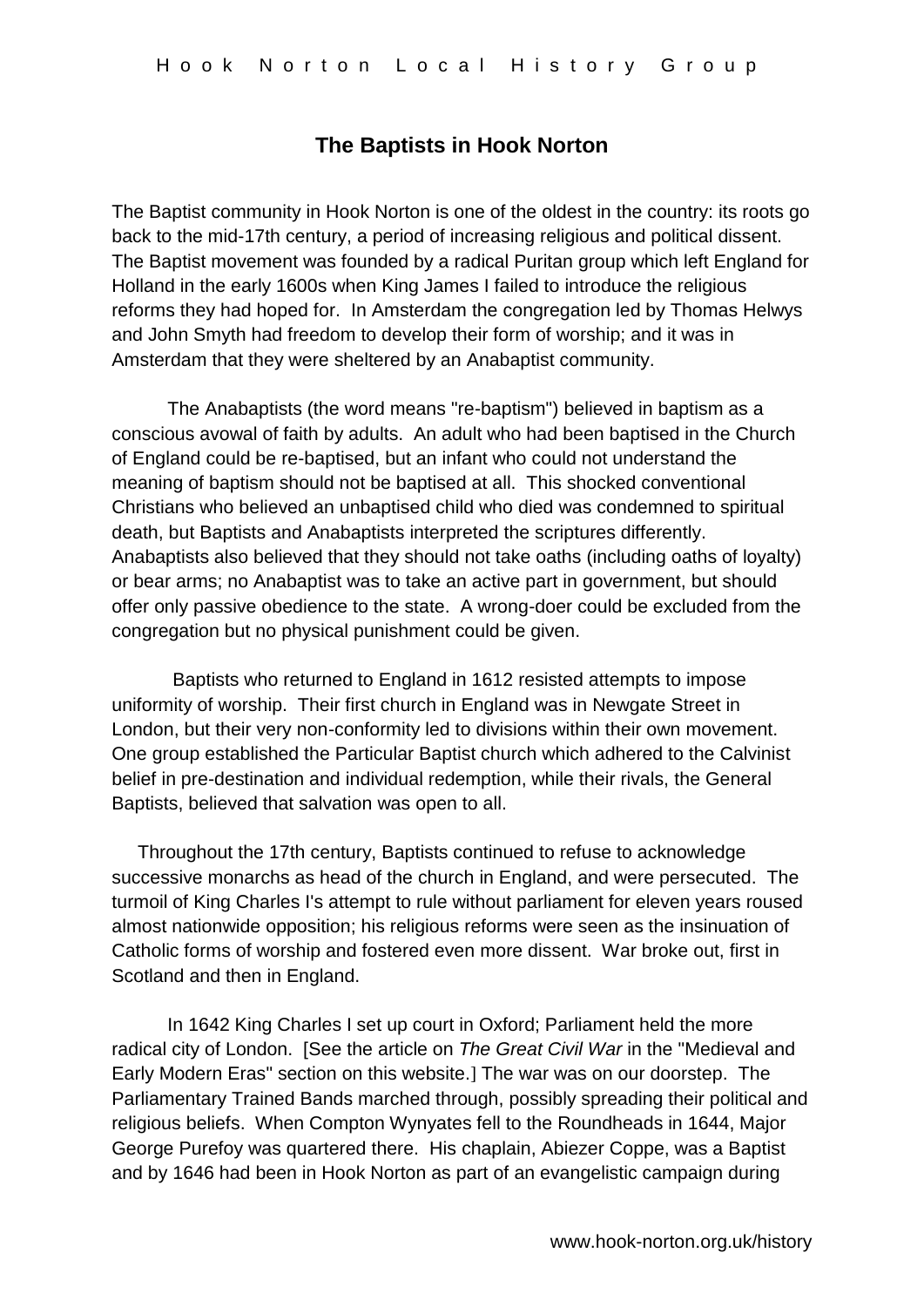which he baptised or re-baptised some seven thousand people. Led by James Wilmot, Hook Norton Baptists began to meet for Bible study and prayer. Mathew Wyton, a yeoman with a large house – and a Bible, provided the location.

It seems likely that converts were baptised in Hook Norton pond. Precisely where that pond was is not known, but it seems that later, at least, there was a baptismal pond, now filled-in, in the garden of The Old Manse on Netting Street, west of the present-day Baptist chapel. A gate used to exist in the dividing wall, rebuilt within the last 10 years, and members would go down there for baptisms.

The King was defeated; bishops were abolished and the prayer book made illegal in 1645. Under Oliver Cromwell's protectorate, there was tolerance for all except Roman Catholics and those who persisted in using the Prayer Book. Baptists could meet openly and in 1655 the growing Hook Norton congregation represented by Wilmot and Wyton joined an Association of seven Baptist churches with Bourtonon-the-Water, Moreton-in-Marsh, Warwick, Tewkesbury, Derby and Alcester.

The restoration of Charles II in 1660 put an end to the Association meetings, reinstated Bishops and the Prayer Book, the authority of Parliament - and religious persecution. Baptists and Quakers were excluded from the general amnesty and various restrictive Acts were passed, making it illegal for any group of five or more persons over the age of 16 to assemble "under the pretence of religion". Altogether, four discriminatory Acts, known as the Clarendon Code, were passed between 1661 and 1665. These are outlined on the Events chart in the History section of the Hook Norton Baptist Church website: [http://www.hook-norton-baptist-church.org.uk](http://www.hook-norton-baptist-church.org.uk/)

Hook Norton Baptists remained true to their faith, and the congregation continued to grow. About 60 Anabaptists met monthly at James Wilmot's house where their teachers were James and Samuel Wilmot, and John Lamley (who later became a Quaker). Some were sent to gaol. [See the Canities article *1664: Baptist Persecution* in the "Creative History" section of this website.] Sixteen Baptists from Hook Norton were excommunicated "for not coming to Church" between 1664 and 1665. This meant that the offenders no longer had the right to participate in Anglican church services, and were denied Christian sacraments including burial. Twenty years later, in 1684, 30 members of the Hook Norton Baptist Church were excommunicated. The lists include James Wilmot, his younger brother Samuel, Alexander Prescott, James Beale, Benjamin Gatfield, Henry Geyling [Galen], John Harwood, Humphrey Gillett, Elizabeth Wilmot (James's widow), Daniel Wilmot and John Wilmot senior, but the 1684 list also included Quakers. [There is an article on *Quakers* in the "Religious Life (Other Religious Faiths)" on this website.]

After the Glorious Revolution of 1688 (the deposition of Catholic King James II in favour of his daughter Mary and her husband, William of Orange), the Toleration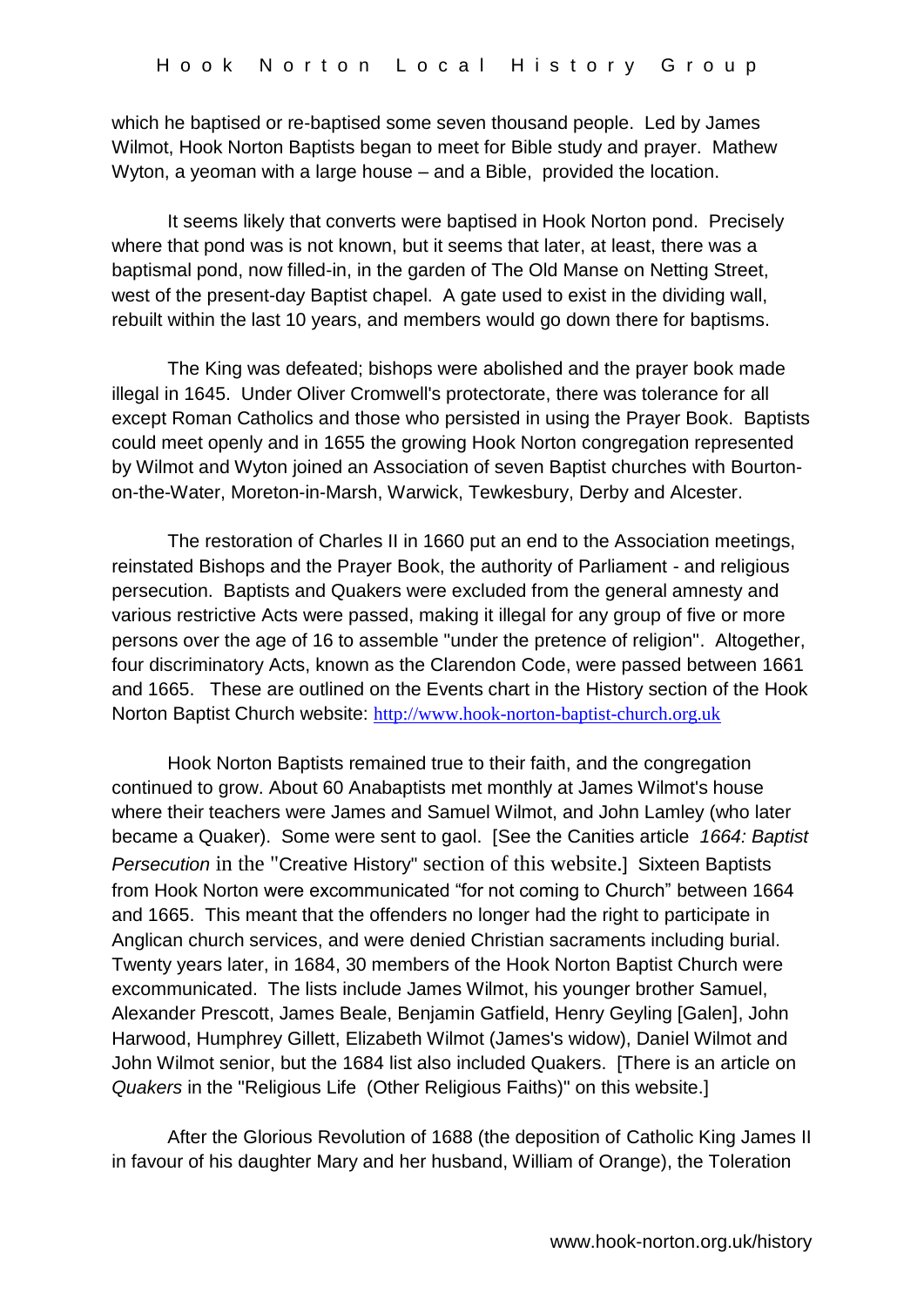Act was passed in 1689. This time the Baptists were prepared to take oaths of allegiance and obtain a licence for their meetings.

Baptists continued to meet in Daniel Wilmot's house, or barn, but soon built their own Meeting House, the first of many building projects. In 1716 James Beale, Daniel Wilmot, John Young and John Norton applied for the House of Mrs Mary Skeys to be registered "for a Meeting House for protestant desenters". This might have been only a short-term measure as William Harwood, a wealthy local man, was building a new chapel, with a house, garden and orchard for the minister. The new chapel, though permitted under licence granted in 1719, was required to be out of public view, which is why the chapel site stands well back from the road and was originally hidden by a row of cottages. The access path can still be seen, but was later paved, probably in the 19th century. The chapel was rebuilt in 1787 and is still in use. Three roadside cottages later made way for a Victorian Sunday school building, and a fourth cottage or outbuilding remained until the hall extension was constructed in 2004, when permission was obtained to disinter three known burials. In fact five burials were discovered and these were reinterred within the churchyard.

Originally burials were in the churchyard of the Baptist chapel, but in 1720 the Bury Orchard, next to St Peter's, was purchased as an additional burial ground.



The Baptist burial ground. Photograph: ©Gill Geering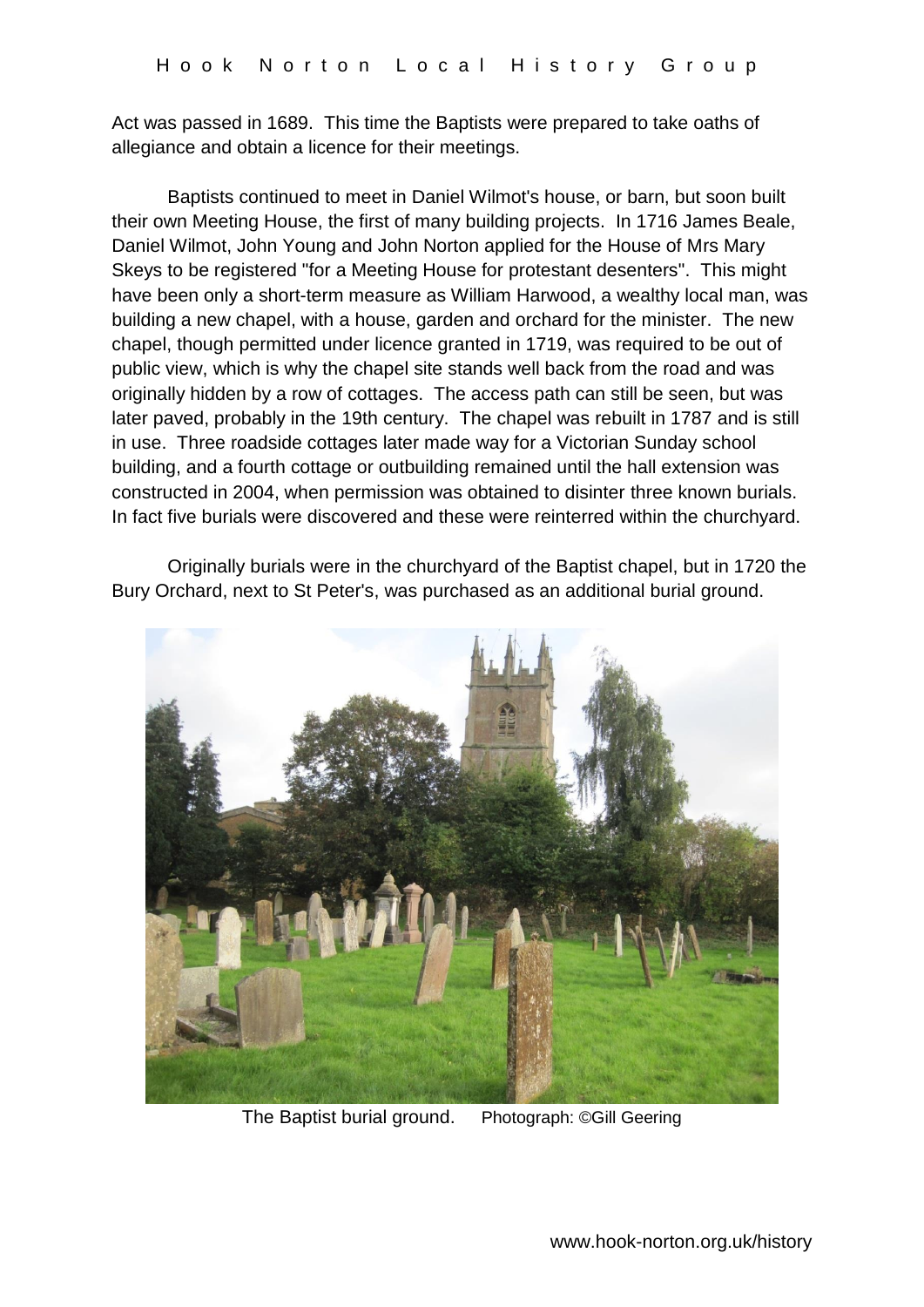Amos Sandsbury of Banbury provided £20 and George Westbury of Wigginton £40 for the purchase of two acres of land, which allowed not only for a burial ground but also allotments and gardens. On the eastern edge of the orchard, the Trustees built the Manse (on the site of the present Well House). In the 1940s some of the Bury Orchard was sold to provide housing for the elderly in what is now Osney Close.

In 1738 Anglican church records list 18 families of Baptists in Hooky; the Baptist Church record two years later also shows 18 members in Hook Norton plus 28 from 13 other villages, some from as far away as Kings Sutton. Among Daniel Wilmot's successors were Daniel Evans (1743-1747) and John Nottage (1747-1753). Benjamin Whitmore's ministry covered the following 50 years. Like other nonconformists, the Baptists continued to suffer civil and legal disadvantages until the law was changed in 1828. Marriage in Baptist chapels was allowed after 1837.

The church set up a charitable trust to maintain its property, and the trustees feature in the Enclosure Award of 1774 as land held in the Common Fields was reallocated: "To the said Thomas Walford Nathaniel Walford Richard Beale William Goffe William Tredwell John Young John Gunner Richard Salmon and John Beale as Trustees for the Baptist Congregation in Hooknorton … a plot of land, the Bakehouse Field behind the chapel, in lieu of land at Cradle". The Cradle land had been given to them in 1720, and had provided income from rents. (In 1930 it was sold and the money invested.)

There was tension within the Baptist movement at this period. One issue was the problem of communicant membership: should it be restricted to those who had been baptised as adults or open to all believers? Was salvation open or restricted? The issues of exteme Calvinist doctrines of election and reprobation (that God had predestined some people to go to hell) and free will, often associated with John Wesley and the Methodists, remained controversial. The late 18th century might have been when the Strict Baptists formed their own community in Hook Norton, though they did not build their own chapel until 1898. [There is an article on *Strict Baptists* in "Religious Life: Other Faiths" on this website.]

Baptist church minutes throughout the 19th century cover the minutiae of financial and disciplinary affairs. Pastors came and went, some in dudgeon, some even in disgrace. There were times when there was no pastor at all in Hook Norton. The church lost members as economic difficulties persuaded many in Hook Norton to try emigration. A 19th-century entry in the Hook Norton Baptist membership list acknowledged that John and Ann Timms and Mary Phipps had "gone to America"; they were joined by William Richards, who was the preacher at Hook Norton from 1821 to 1831 and was attracted to emigration by the growing popularity of the Baptist faith in the United States. [See the article on the Richards family in "Hooky People: Emigration" on this website.] It seemed that the church here was in decline.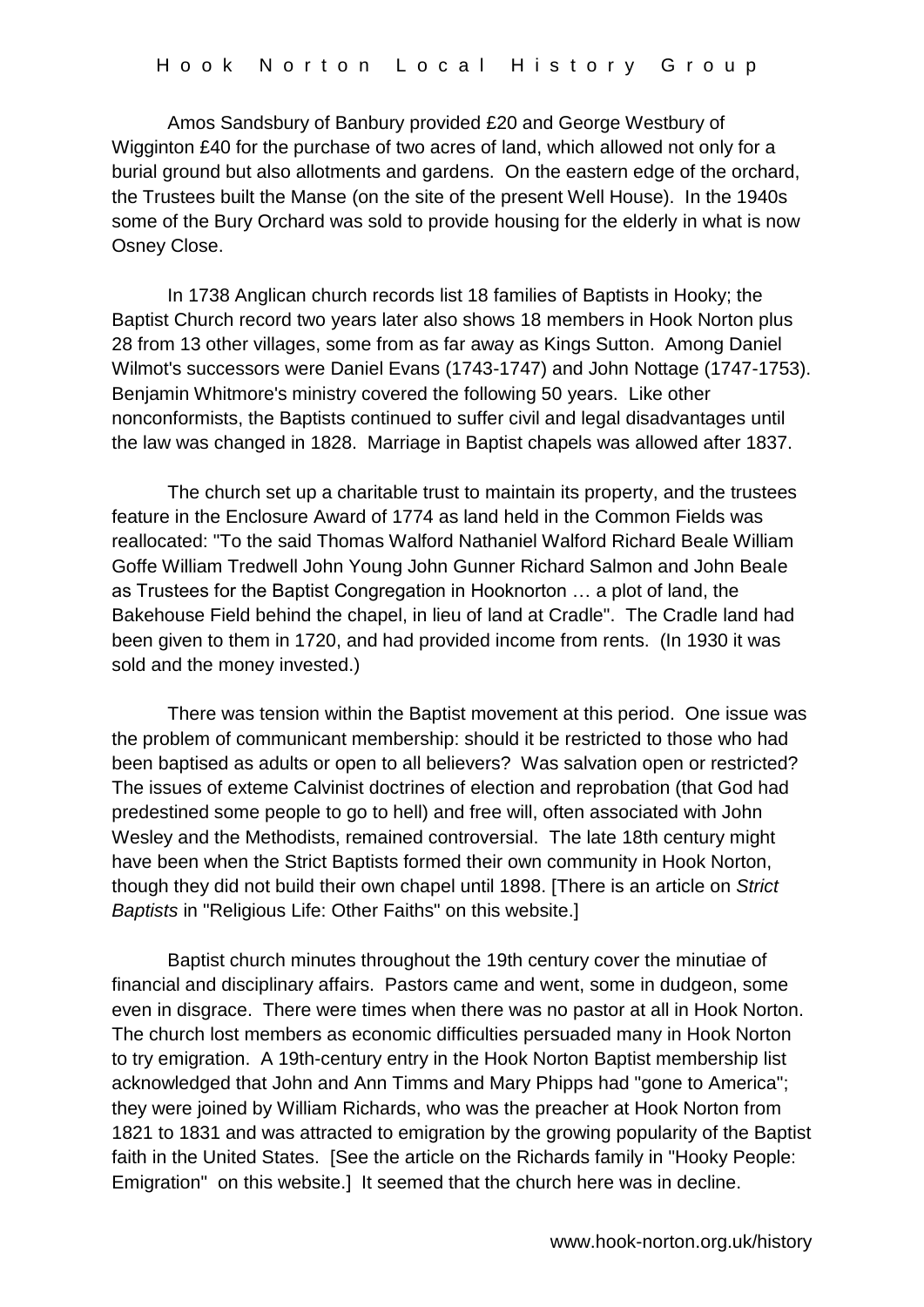## **The Baptist Church today**

 Despite the falling congregations that led to many other churches and chapels in Hook Norton failing, the Baptist church has survived. Church services ceased here in the mid-1980s, but re-started in 1987 under the oversight of Banbury Baptist Church, which appointed Ray Gill to lead the fellowship. In 1995 Hook Norton again became an independent church within the Baptist Union and Reverend John Paul Taylor was appointed Pastor in 1997 and served until 2014. It was the Hook Norton Baptist Church that sponsored his training and accreditation as a minister. A new lay pastor, Peter Brookes, has now been appointed.

The Baptist Church and St Peter's work together in supporting village activities like JAM (Jesus and me), an after-school club, and Hooky Youth: the congregation from St Peter's attended the last service held by Reverend Taylor. Other commitments include a summer Holiday Club, the Monday Lunch Club for the elderly, a weekly coffee morning, and the Parent and Toddler group.



The Reverend John Taylor's last service: he retired in March 2014

True to the original tenets of its founders, Hook Norton Baptist Church is active overseas: Dorothy Smith spent over 20 years working at a Medical Centre attached to a refugee centre in Hong Kong; Lee Woodward, supported by the Baptist Church, studied with Bethel Church, Redding, California and has returned to play a leading role in the community. HNBC is one of several local Baptist Churches that actively supports Martin and Katrina Butterworth who work with the Baptist Missionary Society in Nepal, though they have not been members at HNBC. A team from HNBC visited and ran a children's programme with a church in Malawi over the